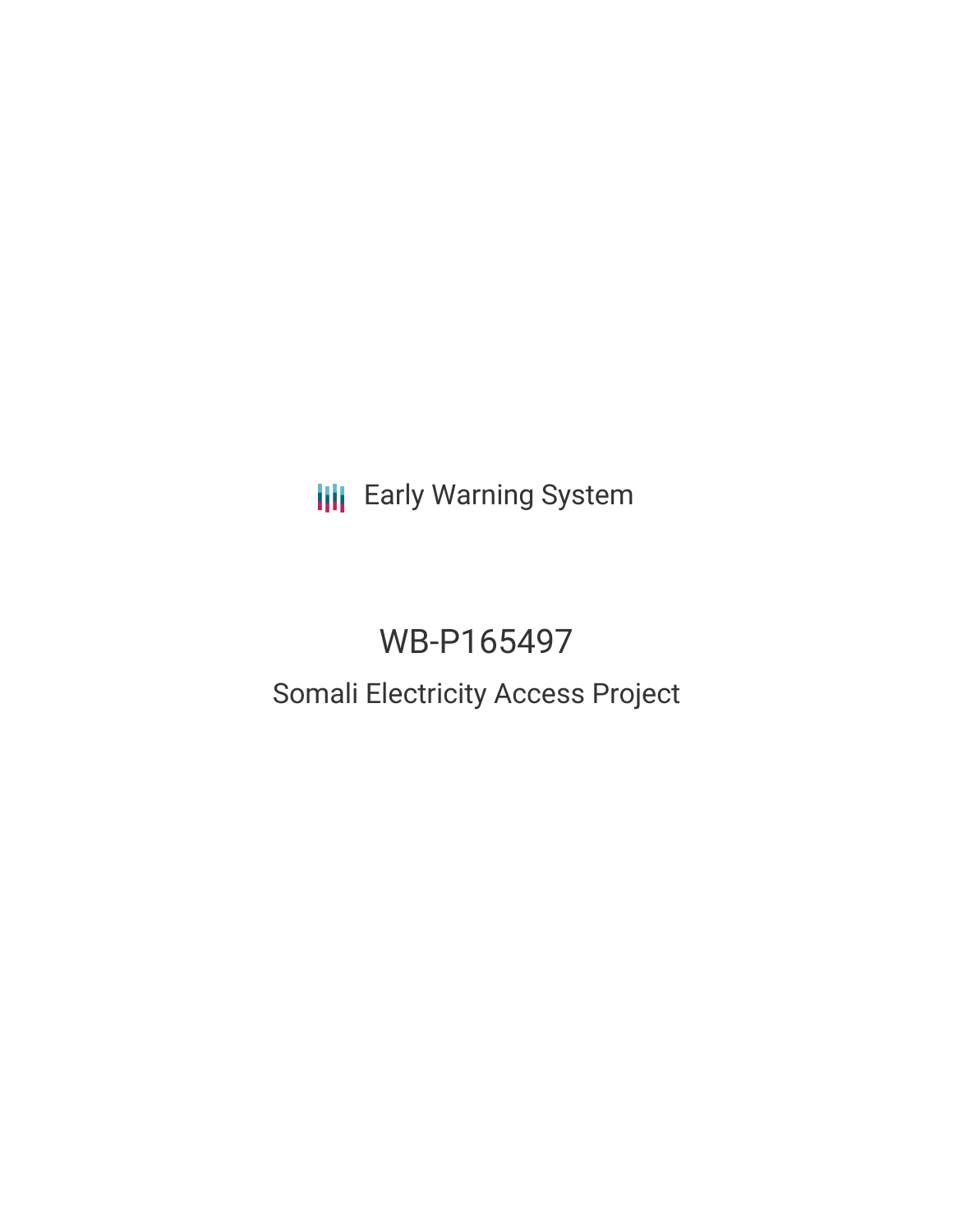

## **Quick Facts**

| <b>Countries</b>              | Somalia                       |
|-------------------------------|-------------------------------|
| <b>Financial Institutions</b> | World Bank (WB)               |
| <b>Status</b>                 | Approved                      |
| <b>Bank Risk Rating</b>       | B                             |
| <b>Voting Date</b>            | 2018-06-19                    |
| <b>Borrower</b>               | Government of Somalia         |
| <b>Sectors</b>                | Energy, Technical Cooperation |
| <b>Investment Type(s)</b>     | <b>Advisory Services</b>      |
| <b>Project Cost (USD)</b>     | $$5.50$ million               |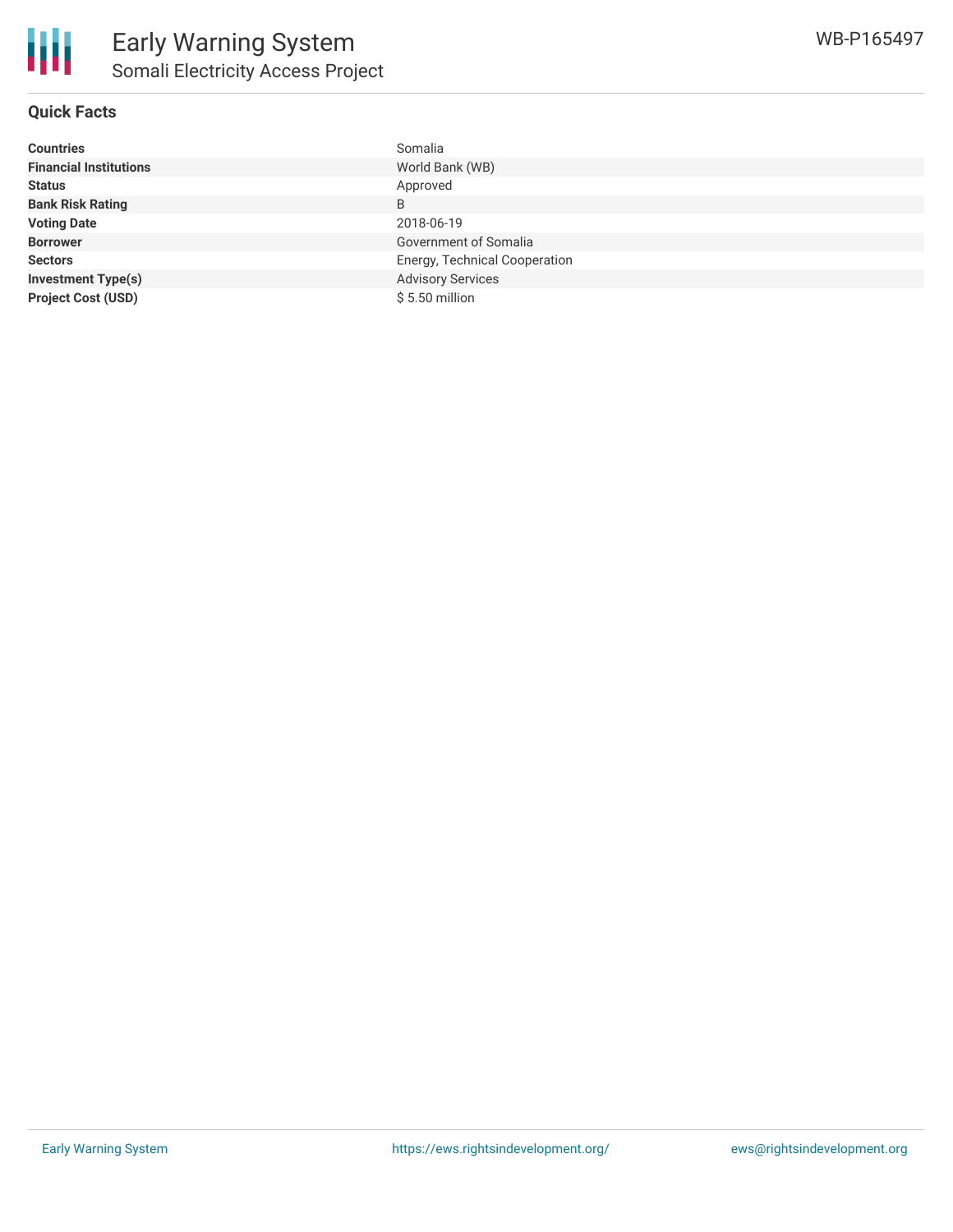

## **Project Description**

The Project Objective is to expand access to electricity in targeted rural and peri urban communities in Somalia, including Somaliland. The project has three components:

- 1. Electrification of households and small businesses through standalone solar home systems [US\$ 3 million]. The proposed component is based on a well-tested approach to catalyzing commercial markets for off-grid solar developed by the joint World Bank-IFC Lighting Africa program. A holistic, bespoke approach to addressing both demand and supply-side bottlenecks will be developed for the specific needs of the Somali off-grid market.
- 2. Enabling electrification through solar powered/hybrid mini-grids [US\$1,000,000]. This component will support mini-grid sector in Somalia. The information available on existing mini-grids is nascent, thought they are the default energy provider throughout the country. This incumbent private-sector led approach merits additional investigation, given that any activities to be financed under the project should build on lessons learned from these experiences.
- 3. Technical Assistance, Capacity Building and Project Management [US\$1.5 million]. This component will ensure the effective rollout of project activities and support the development of capacity in the government agencies to directly manage these types of engagements in the future. A first set of activities will focus on capacity development within the federal government of Somalia's Ministry of Energy and Water Resources; and Somaliland's Ministry of Energy and Minerals. The capacity development would be in form of training of key staff in the ministries, participation in workshops and seminars, exposure visits, hiring of local consultants to support the ministries and office equipment. The component will also support safeguard capacity building for the clients (PIUs, ministries of energy, and stakeholders who will access financing from the project).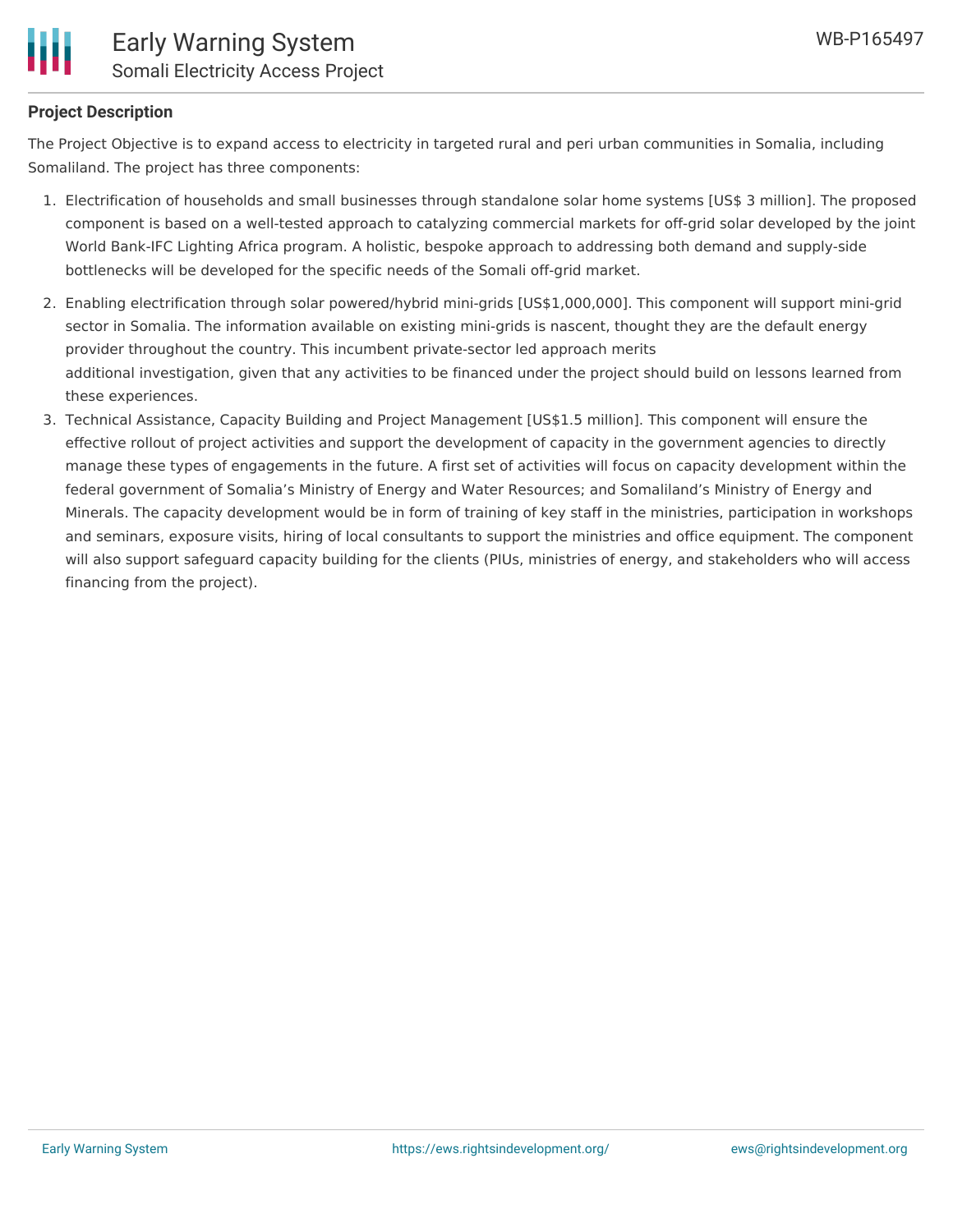

### **Investment Description**

World Bank (WB)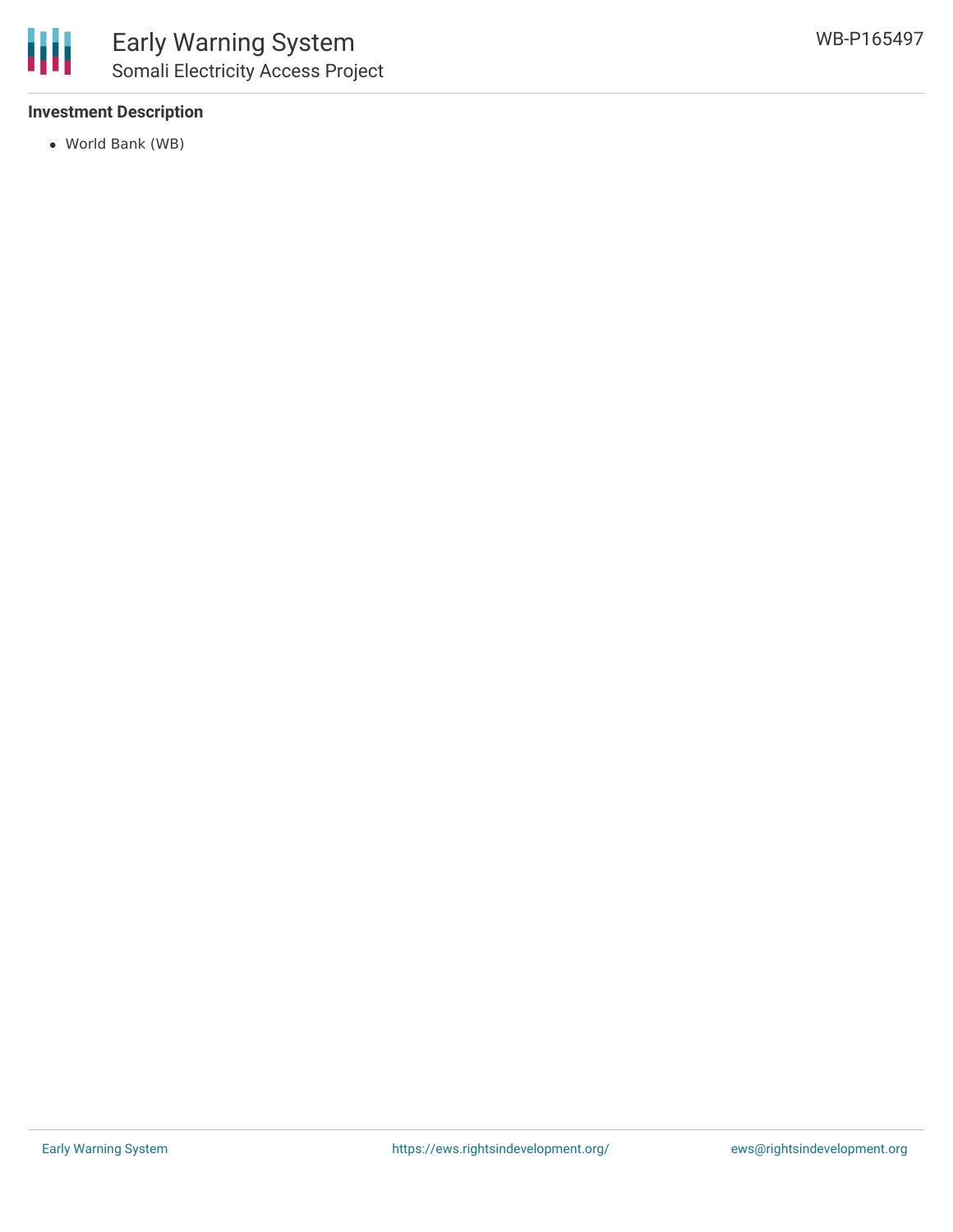

### **Contact Information**

**World Bank:** Patrick Thaddayos Balla, Mohab Awad Mokhtar Hallouda Energy Specialist

#### **Borrower:**

Ministry of Finance, Federal Republic of Somalia Abdirahman Duale Beileh Minister [abdirahmanbeileh010114@gmail.com](mailto:abdirahmanbeileh010114@gmail.com)

#### **Implementing Agencies:**

Ministry of Finance, Somaliland Yusuf Mohad Erigay Minister [minfin\\_somaliland@yahoo.com](mailto:minfin_somaliland@yahoo.com)

Ministry of Energy and Water Resources Abdiwahid Ibrahim Ahmed Director General [bulow51@gmail.com](mailto:bulow51@gmail.com)

Ministry of Energy and Minerals, Somaliland Jama Mohamoud Egal Minister, Ministry of Energy and Mineral Resources [minister.moem@somalilandgov.com](mailto:minister.moem@somalilandgov.com)

#### **ACCOUNTABILITY MECHANISM OF WORLD BANK**

The World Bank Inspection Panel is the independent complaint mechanism and fact-finding body for people who believe they are likely to be, or have been, adversely affected by a World Bank-financed project. If you submit a complaint to the Inspection Panel, they may investigate to assess whether the World Bank is following its own policies and procedures for preventing harm to people or the environment. You can contact the Inspection Panel or submit a complaint by emailing ipanel@worldbank.org. You can learn more about the Inspection Panel and how to file a complaint at: http://ewebapps.worldbank.org/apps/ip/Pages/Home.aspx.